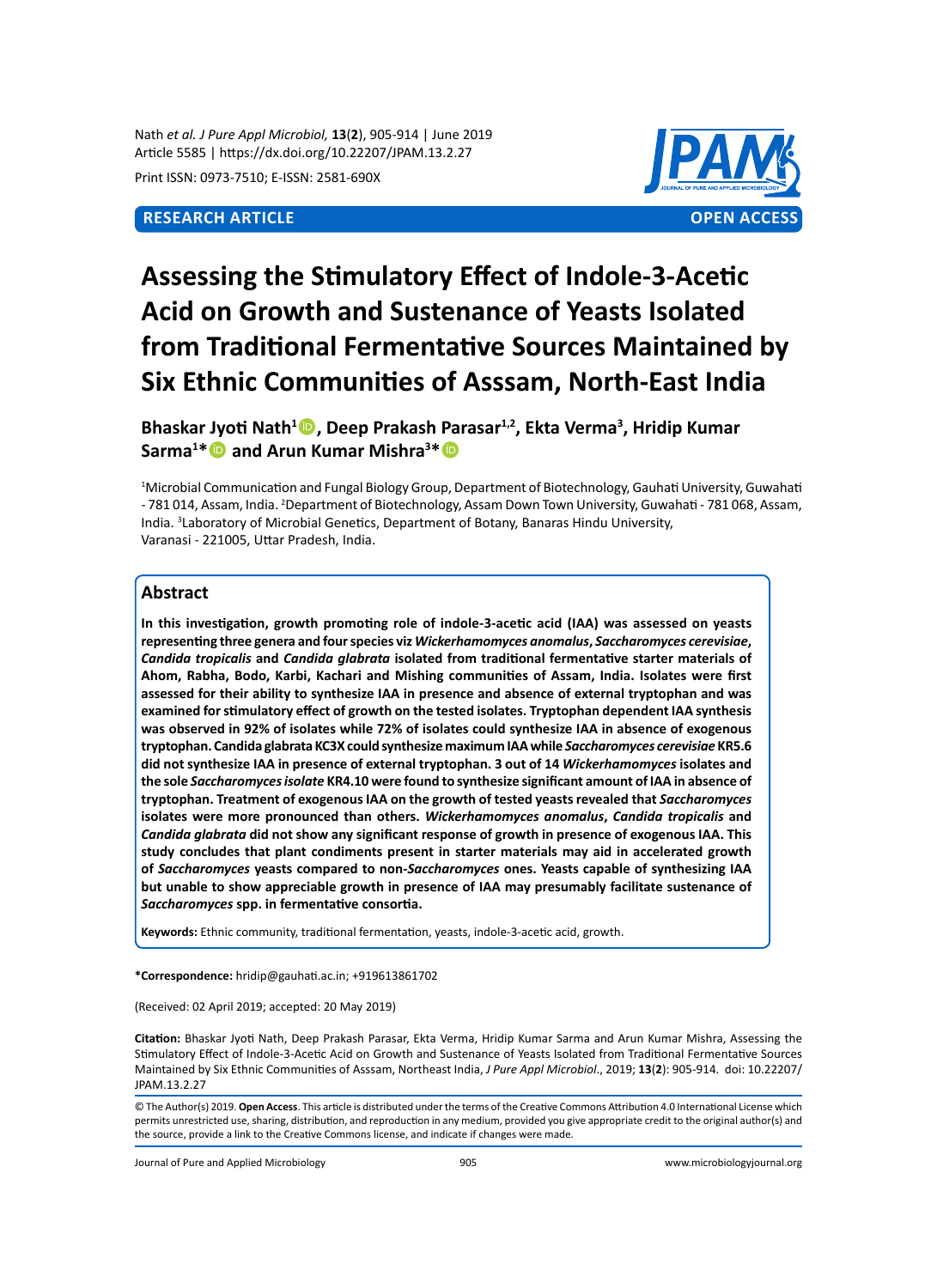#### **INTRODUCTION**

Yeasts are a major group of microorganisms along with mucoraceous fungi and bacteria, widely used in formulating inoculum or starter materials for preparation of fermented beverages worldwide<sup>1</sup>. The starter materials are composed of dried substances along with small amounts of plant parts as additives and shaped in the form of flattened cakes, small spherical balls or white powder<sup>1</sup>. Preparation of such household fermented liquor is one of unique traditional practices among the ethnic communities of northeast India. Assam is home to a number of indigenous ethnic communities, is unique in terms of rich biodiversity and ethnicity of its diversified people2 . These ethnic communities commonly use rice or millet as sources of starter cultures for perpetuation of yeasts along with addition of various plant condiments. Yeasts inherent in those starter materials preserved as concoction and used during traditional fermentation is somewhat different and unique for each and every  $community<sup>2</sup>$ . The microbial inoculum responsible for fermentation has been perpetuated generation after generation through the starter materials whereby the starchy materials along with the plant condiments are believed to play a major role in resuscitation of microbes as well as in maintaining the quality of final fermented product.

Among the various plant metabolites, Indole-3-acetic acid (IAA) is known to promote rapid and long-term responses in plants<sup>3</sup>. Yeasts have been previously reported to produce IAA<sup>4,5,6</sup> that promote plant growth<sup>4</sup> which suggest the role of IAA producing micro-organisms as a potential source of biofertilizers<sup>7,8</sup>. Published reports suggest that these plant growth promoting factors may be applied in the form of microbial inoculum<sup>6,9</sup> implying the importance these IAA producing yeasts as an excellent alternative source for synthetic IAA. Considering the essential inclusion of plant condiments in starter material preparation, it is presumed that IAA probably play active role in the growth of yeasts whilst the addition of plant parts contributes to the perpetuation of yeast species. However, for industrial applications, yeasts from traditional starter materials are desired to be able to synthesize IAA, where tryptophan (trp) plays a decisive role since the amino acid is reported as a precursor for IAA

biosynthesis<sup>10</sup>. Studies on IAA biosynthesis in yeasts from leaf phylloplane<sup>11</sup>, from phyllosphere of *Drosera indica*  $L^{12}$  and endophyes<sup>13</sup> suggest that these microbes are capable of producing IAA in presence of external L-Tryptophan. However, Rao *et al.*<sup>14</sup> reported the existence of yeasts which were capable of producing IAA in absence of external tryptophan indicating the presence of Trp independent pathway in yeast as well. A bacterial tryptophan-independent pathway was demonstrated by Prinsen *et al*. 15 in *Azospirillum brasilense* where 90% of the IAA is synthesized via the tryptophan-independent pathway even when no tryptophan is supplied to the medium. Such detailed study on tryptophan independent mechanism of IAA synthesis has been not been fully deciphered in yeasts.

The vast diversity of traditional knowledge is an excellent source to generate goods of industrial importance with a scientific outlook for countries like India which promises rapid growth of economic development in recent decades. India's rich heritage of traditional knowhow culminated with experiences gained over thousands of years can act as a source of treasure house to identify micro-organisms and molecules that can be exploited for production of substances with economic potential to fulfil the enormous demand of its huge population. Therefore, it becomes important to exploit any probable industrial trait inherent of these traditionally preserved and maintained stock of microorganisms. Keeping this in view, the present study is focused on assessing the ability of a few selected indigenous yeast isolates to produce IAA in presence and absence of external tryptophan as well as to circumscribe the effect of external IAA on growth of these isolates.

#### **MATERIALS AND METHODS Yeast isolates**

For the purpose of current investigation, yeasts belonging to four different species viz *Wickerhamomyces anomalus*, *Saccharomyces cerevisiae*, *Candida tropicalis* and *Candida glabrata* were analyzed. These isolates were originally isolated from fermentative starter materials of six indigenous communities collected by Parasar *et al.*<sup>16</sup> from various locations of Assam. The details of the isolates are provided in Table 1. Purity of isolates were checked by streaking them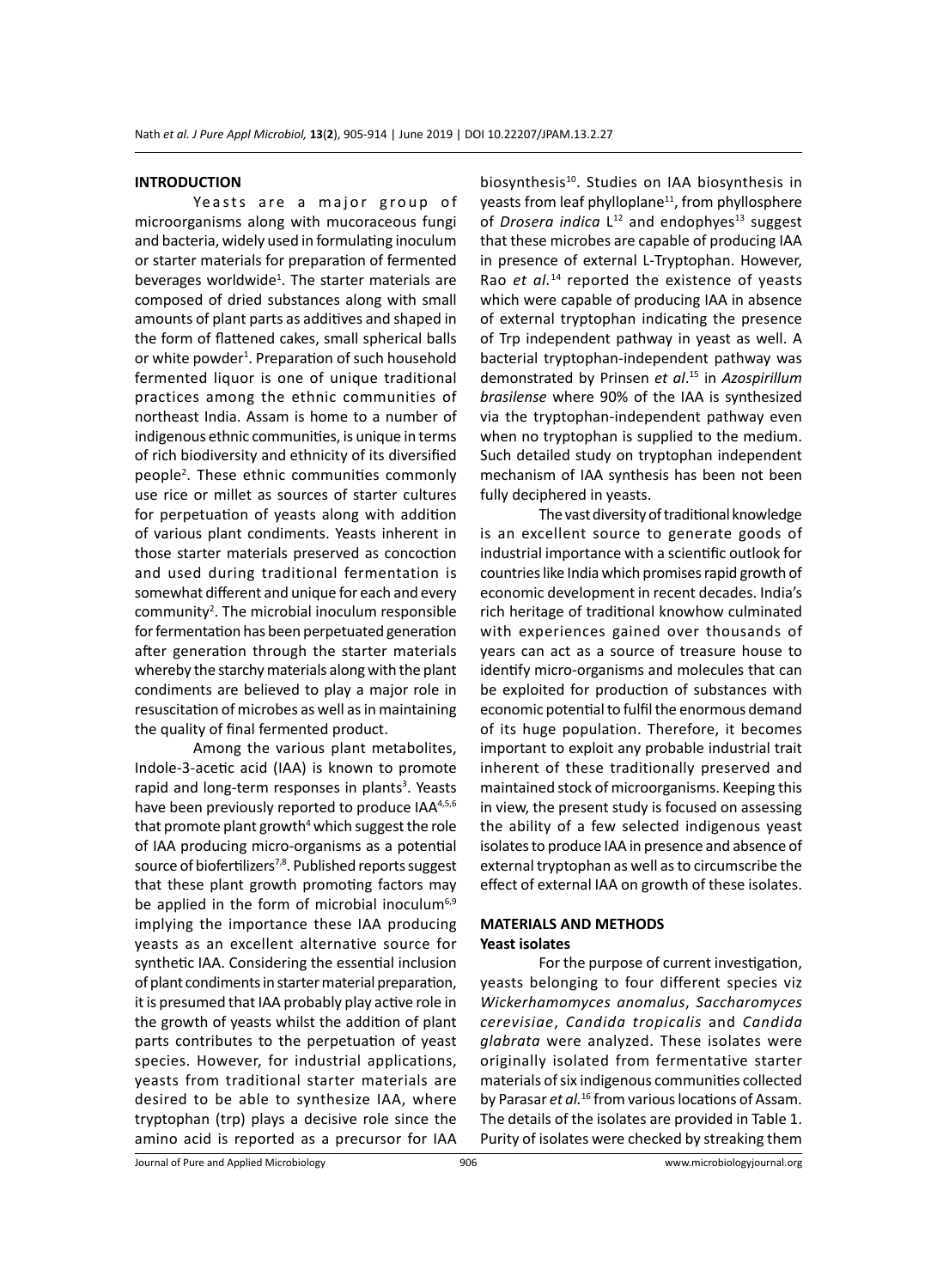onto YPD (yeast extract 1%, mycological peptone 2%, dextrose 2%) agar plates and allowed to incubate for 30  $\pm$  2°C for 24  $\pm$  2 hours. Individual colonies were picked and observed under Leica DM750 phase contrast microscope followed by another  $24 \pm 2$  hours incubation in YPD broth at 30 ± 2°C in a rotary shaking incubator maintained at 100 rpm. The pure cultures were preserved in cryovials and stored at 4°C for further analyses.

### **Determination of evolutionary relationship**

In order to determine phylogenetic relationship, the sequences representing D1/ D2 domain of yeast genomic DNA was obtained through polymerase chain reaction (PCR) and deposited to Genebank of NCBI database as per method already described in Parasar *et al.*16.

# **Genomic DNA extraction**

Genomic DNA from the yeast isolates were extracted following the methodology of Xiao *et al*. 17 with minor modification. Briefly, 1 ml of overnight grown yeast cells in YPD broth were centrifuged at 15000g for 5 minutes in a refrigerated centrifuge (Eppendorf 5430R) at 4°C. Pellets were resuspended in 230µL of DNA lysis buffer (Himedia R075) and vortexed for 3 minutes with 0.4gm of acid washed glass beads (0.2-0.6µm). Washed cells were centrifuged and resuspended in 200µl of phenol: chloroform: isoamyl alcohol (1:1:1). After centrifugation for 5 minutes, the aqueous phase (top was transferred to new tube where 600µL of cold 95% ethanol was added and kept at -20°C for 30 minutes. DNA was pelleted by centrifugation at 15000g for 15 minutes and ethanol was discarded. The tubes were dried under vacuum for 5 minutes. The DNA pellets were resuspended in 200µl of TE to which 5µl of RNase A was added and allowed to incubate at 37°C for 10 minutes. 8µl of 5 M NaCl and 400µl of cold 95% ethanol was added in each sample and kept at -20°C for 30 minutes. DNA was finally pelleted by centrifugation at 15000g for 15 min, while the supernatant containing ethanol was discarded. Finally, DNA pellets were air dried and resuspended in 200µl of TE buffer.

#### **PCR amplification**

The ITS1 and ITS4 regions of yeast DNA were subjected to PCR amplification using the primers 52 -TCCGTAGGTGAACCTGCG-32 and 52 -TCCTCCGCTTATTGATATGC-32 respectively for D1/D2 domain of 5.8S fragment of ITS region $18$ . The reactions were performed in a thermal cycler (Master cycler Nexus Gradient, Eppendorf) in a final volume of 25µl. The final concentration of each ingredients was optimized at 1X of the standard buffer that included 1.5 mM of  ${MgCl}_{2'}$ 0.2µM of each primer, 0.2 mM of dNTPs, 0.25 U of Taq DNA polymerase and 25 ng of template DNA. Thermal cycling was performed with initial denaturation at 94°C for 3 minutes, followed by 30 cycles of denaturation at 94°C for 1 minute, annealing at 55°C for 1 minute and extension at 72°C for 3 minutes followed by a final extension at 72°C for 10 minutes<sup>18</sup>. Amplicons were analyzed on a 1.2% agarose gel and visualized under Bio Doc-It Imaging System (UVP, USA). The amplified products were eluted and purified through Himedia Agarose Gel DNA extraction kit (MB503) and were sequenced in a 96-capillary sequencer (Shimadzu).

#### **Phylogenetic analysis**

To examine the evolutionary relationships between the selected isolates, the obtained sequences were analysed through a BLAST search against the non-redundant nucleotide database, and were submitted to NCBI Genbank and DDBJ (Table 1). Mmultiple sequence analysis was done using Clustal X program version  $2.0^{19}$ . Pphylogenetic dendrogram was deducted using UPGMA (Unweighted Pair Group Method with Arithmetic Mean) method<sup>20</sup> considering bootstrap value from 1000 re-samplings to evaluate branching tree patterns<sup>21</sup>. MEGA4 software was used to evaluate phylogenetic analysis and to portray tree structure<sup>20</sup>.

# **Quantification of indole-3-acetic acid (IAA) isolates in presence and absence of exogenous tryptophan**

#### **Growth assay**

To quantify the IAA production, yeast isolates were grown in liquid synthetic minimal medium (SD, pH 4.3) without any amino acids as described by Chen *et al.*<sup>22</sup> at  $30 \pm 2^{\circ}$ C for 24 ± 2 hours in shaker incubator at 120 rpm. After completion of incubation, absorbance was noted at 600 nm and  $OD_{\epsilon 00}$  of all isolates were adjusted to ~1.0 with fresh SD medium. Cells were centrifuged at 15000g for 5 minutes, washed twice with distilled water and finally re suspended in 20mL SD media formulated with and without addition of L-tryptophan to find out the ability of the isolates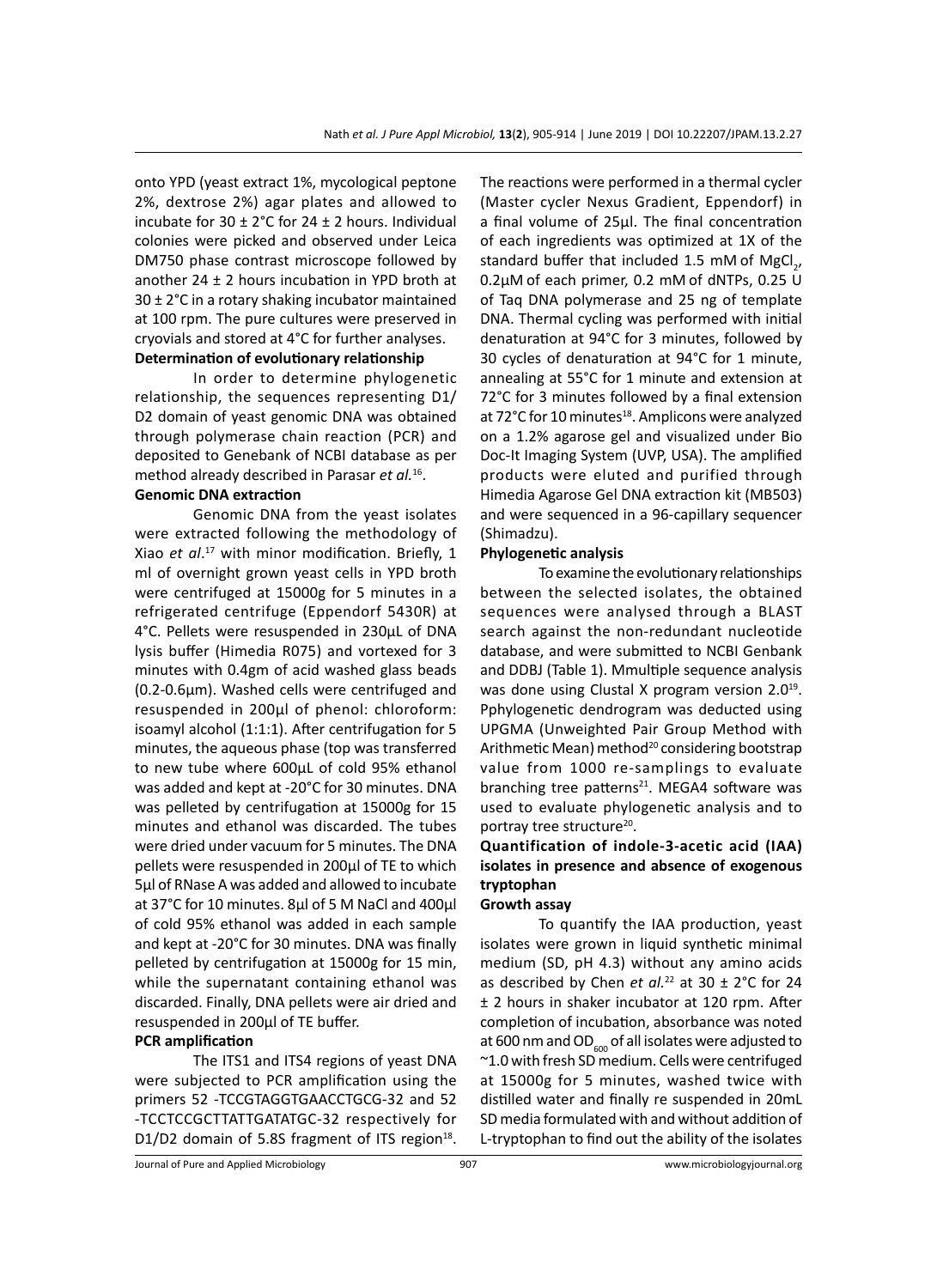to produce IAA both in presence and in absence of exogenous tryptophan. Cultures were allowed to incubate at  $30 \pm 2^{\circ}$ C for  $48 \pm 2$  hours at rotary shaker incubator at 120 rpm.

Detection and quantification of IAA

Detection and quantitative estimation of produced IAA was done following the methodology of Sun *et al.*12 with minor modifications. Briefly, 2mL of the previously grown cell culture was pelleted by centrifuging at 15000g for 5 minutes at 4°C. 0.5 mL of the cell free supernatant from each sample was mixed with 0.5 mL of Salkowaski reagent {2 mL of 0.5M iron(III) chloride and 98 mL of 35% perchloric acid<sup>23</sup>}, vortexed for 1 minute and allowed to stand at room temperature for 30 min. Color development (red) was quantified at 530 nm after 30 minutes. Standard IAA was used to prepare calibration curve for quantitative IAA estimation in each isolate.

### **Evaluating growth of isolates in presence and absence of exogenous IAA**

In order to determine if IAA has any effect on cell growth rate, the isolates were subjected to growth both in presence and absence exogenous IAA. Liquid synthetic minimal medium (SD, pH 4.3) was used for the assay. Isolates were incubated in SD medium overnight and  $OD_{600}$  of each isolate were adjusted to ~0.1. Cells were pelleted at 15000g for 5 minutes and resuspended in 20ml fresh SD medium supplemented with  $(10\mu g.m)^{-1}$ ,  $50\mu$ g.ml<sup>-1</sup> and  $100\mu$ g.ml<sup>-1</sup>) and without (blank) exogenous IAA (Merck, India). Cultures were allowed to incubate at  $30 \pm 2^{\circ}$ C for 24  $\pm$  2 hours at rotary shaker incubator at 120 rpm. After completion of incubation period, 1ml of each culture was palleted at 15000g, washed twice and resuspended in 1ml distilled water prior to measuring the  $OD_{\epsilon_{00}}$  for estimating relative growth of isolates.

#### **Statistical analysis**

Statistical analysis was performed in GraphPad Prism software version 7.04 and data were reported as means ± SEM of measurements from three replicates of experiments. Two-way ANOVA was performed using Tukey's multiple range test (Post Hoc) to compare the effect of exogenous tryptophan on IAA production and Dunnett's multiple comparison to asses growth of isolates in presence of exogenous IAA compared to blank (without IAA). The significance was determined at three levels (\**p*<0.05, \*\**p*<0.005 and \*\*\**p*<0.0001).

## **Results**

#### **Yeast isolates and their phylogenetic relationship**

A total of 25 yeast isolates were procured for current investigations consisting fourteen *Wickerhamomyces anomalus*, seven *Saccharomyces cerevisiae*, two *Candida tropicalis* and two *Candida glabrata*. The details of these isolates are listed in Table 1. Evolutionary relationship is shown in Fig. 1. The tree dendrogram establishes close relationship among all the yeast isolates despite their different source of perpetuation with an exception of two *Saccharomyces* isolates viz KC4X and BOC1X (Fig. 1) which are grouped with *Wickerhamomyces* spp. ascertaining their genetic resemblances with the genus rather than the other *Saccharomyces* isolates. Moreover, *Candida glabrata* was found to be in close evolutionary relationship with *Saccharomyces cerevisiae*.

#### **Quantification of indole-3-acetic acid produced by isolates**

The isolates were grown in presence and absence of external tryptophan. The isolates exhibited variation in production of IAA. The presence of exogenous Tryptophan could imply its effect in some isolates, whereas for some isolates tryptophan could merely affect the production rate (Fig. 2). Synthesis of IAA in presence of tryptophan was found in *Wickerhamomyces* isolates (RAB3x, RAB1.1Y)*, Saccharomyces* isolates (KR1.4, KR2.11, KR2Y), *Candida glabrata* isolates (KC3x, AH2SA), but were unable to produce any in absence of external tryptophan. Exogenous tryptophan was found to enhance the production of IAA in five *Wickerhamomyces* isolates (~1.8 fold for RAB1X,  $\sim$ 1.1 fold for RAA1X,  $\sim$ 1.3 fold for BOB3X,  $\sim$ 1.8 folds for BOB1X and ~1.12 fold for KC6X), two *Saccharomyces* isolates(~1.87 fold for BOC1X and ~2.56 fold for KC4X) and one *Candida tropicalis*  (~4.7 fold for AH3SA) isolate. On the contrary, IAA was found to be produced more in absence of external tryptophan in six *Wickerhamomyces* isolates (~1.85 fold for MIB4X, ~2.44 fold for BOB3Y, ~2.45 fold for RAB1Y, ~1.24 fold for BOA1X, ~1.44 fold for BOA2Y and ~1.15 fold for BOC2X), one *Saccharomyce*s isolate (~5.13 fold for KR4.10) and one *Candida tropicalis* isolate (~1.1 fold for 2D). Among these tested isolates,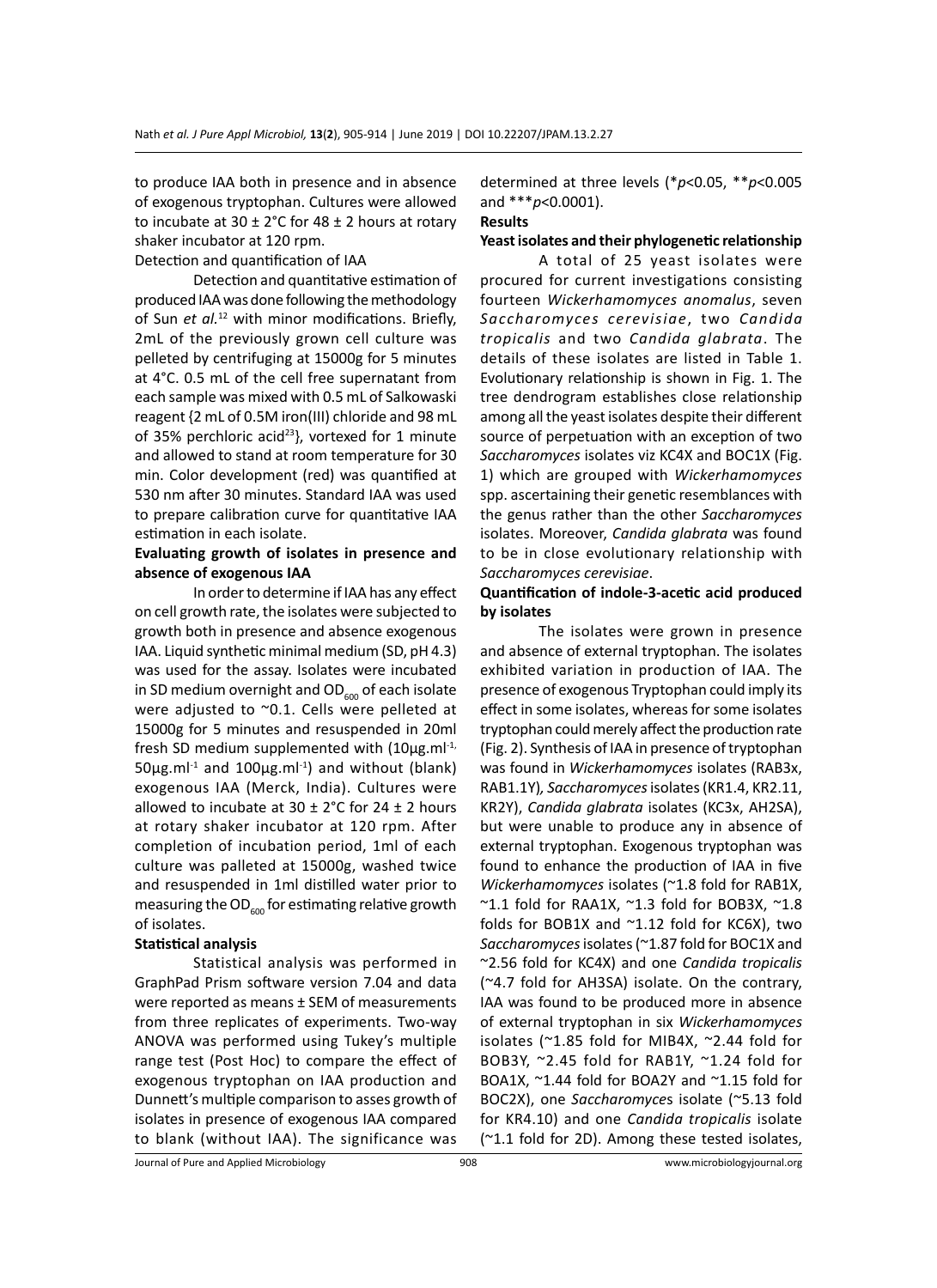|    | S.N. Isolate      | Molecular<br>identity       | Community | Colony texture<br>in YPD media       | <b>Accession Number</b><br>(NCBI and DDBJ) |  |
|----|-------------------|-----------------------------|-----------|--------------------------------------|--------------------------------------------|--|
| 1  | RAA1X             | Wickerhamomyces<br>anomalus | Rabha     | Smooth, flat,<br>semi opaque         | KM603613 (NCBI)                            |  |
| 2  | RAB1X             | Wickerhamomyces<br>anomalus | Rabha     | Rough, Opaque,<br>flat               | KM603604 (NCBI)                            |  |
| 3  | RAB1Y             | Wickerhamomyces<br>anomalus | Rabha     | Smooth, opaque,<br>flat              | KM603609 (NCBI)                            |  |
| 4  | RAB1.1Y           | Wickerhamomyces<br>anomalus | Rabha     | Smooth, flat, semi<br>opaque         | KM603618 (NCBI)                            |  |
| 5  | RAB3X             | Wickerhamomyces<br>anomalus | Rabha     | Smooth, opaque,<br>elevated          | KM603601 (NCBI)                            |  |
| 6  | BOA1X             | Wickerhamomyces<br>anomalus | Bodo      | Smooth, flat, semi<br>opaque         | KM603612 (NCBI)                            |  |
| 7  | BOA2Y             | Wickerhamomyces<br>anomalus | Bodo      | Smooth, flat, semi<br>opaque         | KM603614 (NCBI)                            |  |
| 8  | BOB1X             | Wickerhamomyces<br>anomalus | Bodo      | Smooth, flat, semi<br>transparent    | KM603616 (NCBI)                            |  |
| 9  | BOB3X             | Wickerhamomyces<br>anomalus | Bodo      | Rough, elevated,<br>semi transparent | LC011409 (DDBJ)                            |  |
| 10 | BOB3Y             | Wickerhamomyces<br>anomalus | Bodo      | Smooth, flat, semi<br>transparent    | KM603608 (NCBI)                            |  |
| 11 | BOC2X             | Wickerhamomyces<br>anomalus | Bodo      | Smooth, flat, opaque                 | KM603617 (NCBI)                            |  |
| 12 | KR2X              | Wickerhamomyces<br>anomalus | Karbi     | Smooth, elevated,<br>opaque          | LC011408 (DDBJ)                            |  |
| 13 | KC6X              | Wickerhamomyces<br>anomalus | Kachari   | Smooth, flat, semi<br>transparent    | LC011410 (DDBJ)                            |  |
| 14 | MIB4X             | Wickerhamomyces<br>anomalus | Mishing   | Smooth, elevated,<br>opaque          | KM603602 (NCBI)                            |  |
| 15 | KR1.4             | Saccharomyces<br>cerevisiae | Karbi     | Smooth, flat, opaque                 | KM603621 (NCBI)                            |  |
| 16 | KR2.11            | Saccharomyces<br>cerevisiae | Karbi     | Smooth, flat, opaque                 | KM603622 (NCBI)                            |  |
| 17 | KR4.10            | Saccharomyces<br>cerevisiae | Karbi     | Smooth, flat, opaque                 | KM603623 (NCBI)                            |  |
| 18 | KR5.6             | Saccharomyces<br>cerevisiae | Karbi     | Rough, opaque,<br>elevated           | KM603620 (NCBI)                            |  |
| 19 | KR <sub>2</sub> Y | Saccharomyces<br>cerevisiae | Karbi     | Smooth, elevated,<br>opaque          | KM603619 (NCBI)                            |  |
| 20 | KC4X              | Saccharomyces<br>cerevisiae | Kachari   | Smooth, opaque,<br>elevated          | KM603607 (NCBI)                            |  |
| 21 | BOC1X             | Saccharomyces<br>cerevisiae | Bodo      | Smooth, opaque,<br>elevated          | KM603603 (NCBI)                            |  |
| 22 | AH3SA             | Candida tropicalis          | Ahom      | Smooth, flat, semi-<br>opaque        | KM603605 (NCBI)                            |  |
| 23 | 2D                | Candida tropicalis          | Ahom      | Smooth, flat, semi-<br>opaque        | KM603615 (NCBI)                            |  |
| 24 | AH2SA             | Candida glabrata            | Ahom      | Smooth, elevated,<br>opaque          | KM603625 (NCBI)                            |  |
| 25 | KC3X              | Candida glabrata            | Kachari   | Smooth, opaque,<br>elevated          | LC011411 (DDBJ)                            |  |

**Table 1**. Details of the yeast isolates selected for the current investigation. Data reproduced from Parasar et al  $(2017)^{16}$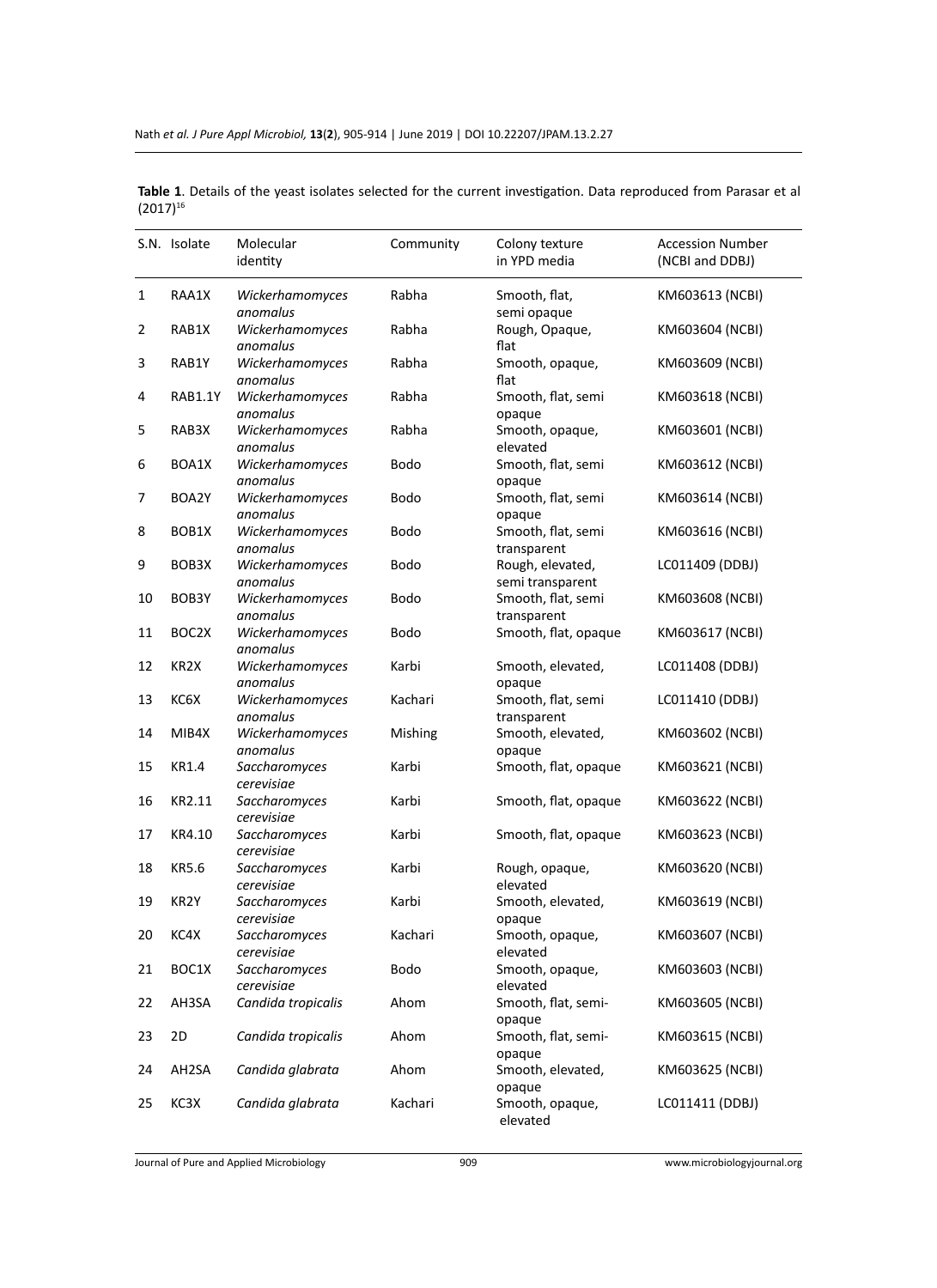*Candida glabrata* isolates were found to produce highest amount of IAA (16.71  $\pm$  1.45µg.ml<sup>-1</sup> for KC3X and  $8.66 \pm 1.1$ µg.ml<sup>-1</sup> for AH2SA) in presence of tryptophan.

### **Growth of isolates in presence and absence of external IAA**

The role of exogenous IAA during growth was evaluated on 25 isolates and is shown in Fig. 3. In case of *Wickerhamomyces* isolates, no significant enhancement of growth was observed in presence of IAA. Minor increase or decrease of growth was noticed which was found to be nonuniform among these isolates with an exception to isolates BOB3X which showed ~1.1 fold increase in growth in presence of  $50 \mu g$ .ml $^{-1}$  exogenous IAA. Noticeable enhancement of growth was observed in *Saccharomyces* isolates. Isolate KR1.4 exhibited  $\approx$ 1.8 fold increase ( $p$ <0.05) in presence of 100 $\mu$ g. ml<sup>-1</sup> IAA, Isolate KR2.11 showed ~1.14 fold increase in 10µg.ml-1 IAA, ~1.3 fold increase (*p*<0.005) in 50µg.ml-1 IAA and ~1.4 fold increase (*p*<0.0001) in 100 $\mu$ g.ml<sup>-1</sup> IAA. Similarly, isolate KR4.1 bared  $~$  ~1.2 fold increase in 10µg.ml<sup>-1</sup> IAA, ~1.3 fold increase ( $p$ <0.005) in 50 $\mu$ g.ml<sup>-1</sup> IAA and  $\sim$ 1.4 fold increase ( $p$ <0.0001) in 100 $\mu$ g.ml<sup>-1</sup> IAA. Likewise,  $\sim$ 1.2 fold increase ( $p$ <0.05) in 10 $\mu$ g.ml<sup>-1</sup> IAA,  $\sim$ 1.3 fold increase ( $p$ <0.005) in 50 $\mu$ g.ml<sup>-1</sup> IAA and  $\sim$ 1.5 fold increase ( $p$ <0.0001) in 100 $\mu$ g.ml<sup>-1</sup> IAA was seen in case of isolate KR5.6. Noticeable increase in growth was observed in  $100 \mu g$ .ml $^{-1}$  IAA only in case of isolate KR2Y (~1.16 fold), KC4X (~1.23 fold) and BOC1X (~1.3 fold). On the contrary, *Candida tropicalis* and *Candida glabrata* could not exhibit noticeable increase in growth in presence of IAA.

#### **DISCUSSION**

This is the first reported investigation on the effect of IAA on the survivability of fermentative yeasts from Assam perpetuated on starchy materials and assessing the ability of those isolates to produce necessary IAA in presence and absence of external tryptophan. Several studies

**Table 2**. Data of Two-Way Analysis of Variance (ANOVA) analysed for screening total interactions among individual isolates. Tukey's multiple comparison test was done to evaluate interactions among isolates for production of IAA and Dunnett's multiple comparison test was done to screen relative growth of individual isolates in presence and absence of IAA. Three levels of significance were observed (\**p*<0.05, \*\**p*<0.005 and \*\*\**p*<0.0001)

|                       | Two-way ANOVA                                                                                                                   | SS    | df           | MS<br>DFd)  | F (DFn,                             | P value  | Significance |
|-----------------------|---------------------------------------------------------------------------------------------------------------------------------|-------|--------------|-------------|-------------------------------------|----------|--------------|
| Tukey's<br>multiple   | Total interaction (Row vs<br>Column)                                                                                            | 546.5 | 24           | 22.77       | F (24, 100) $p<0.0001$<br>$= 88.7$  |          | ***          |
| comparison<br>test    | Interaction of W anomalus,<br>S cerevisiae, C tropicalis<br>and C glabrata isolates<br>(Row factor)                             | 530.8 |              | 24 22.11    | F (24, 100) $p<0.0001$<br>$= 86.13$ |          | ***          |
|                       | Relative comparison of<br>produced IAA in presence<br>and absence of tryptophan<br>(Column factor)                              | 38.39 | $\mathbf{1}$ | 38.39       | F(1, 100)<br>$= 149.5$              | p<0.0001 | ***          |
|                       | Residual                                                                                                                        | 25.67 |              | 100 0.2567  |                                     |          |              |
| Dunnett's<br>multiple | Total interaction (Row vs<br>Column)                                                                                            | 1.206 | 72           | 0.01675     | F (72, 200) $p=0.0317$<br>$= 1.414$ |          | *            |
| comparison<br>test    | Interaction of W anomalus, 10.58<br>S cerevisiae, C tropicalis<br>and C glabrata isolates<br>(Row factor)                       |       | 24           | 0.4408      | F (24, 200) $p<0.0001$<br>$= 37.21$ |          | ***          |
|                       | Relative growth of isolates<br>in 10, 50 and $100 \mu g$ .ml <sup>-1</sup><br>IAA compared to blank (No<br>IAA) (Column factor) | 0.45  | 3            | 0.15        | F(3, 200)<br>$= 12.66$              | p<0.0001 | ***          |
|                       | Residual                                                                                                                        | 2.369 |              | 200 0.01185 |                                     |          |              |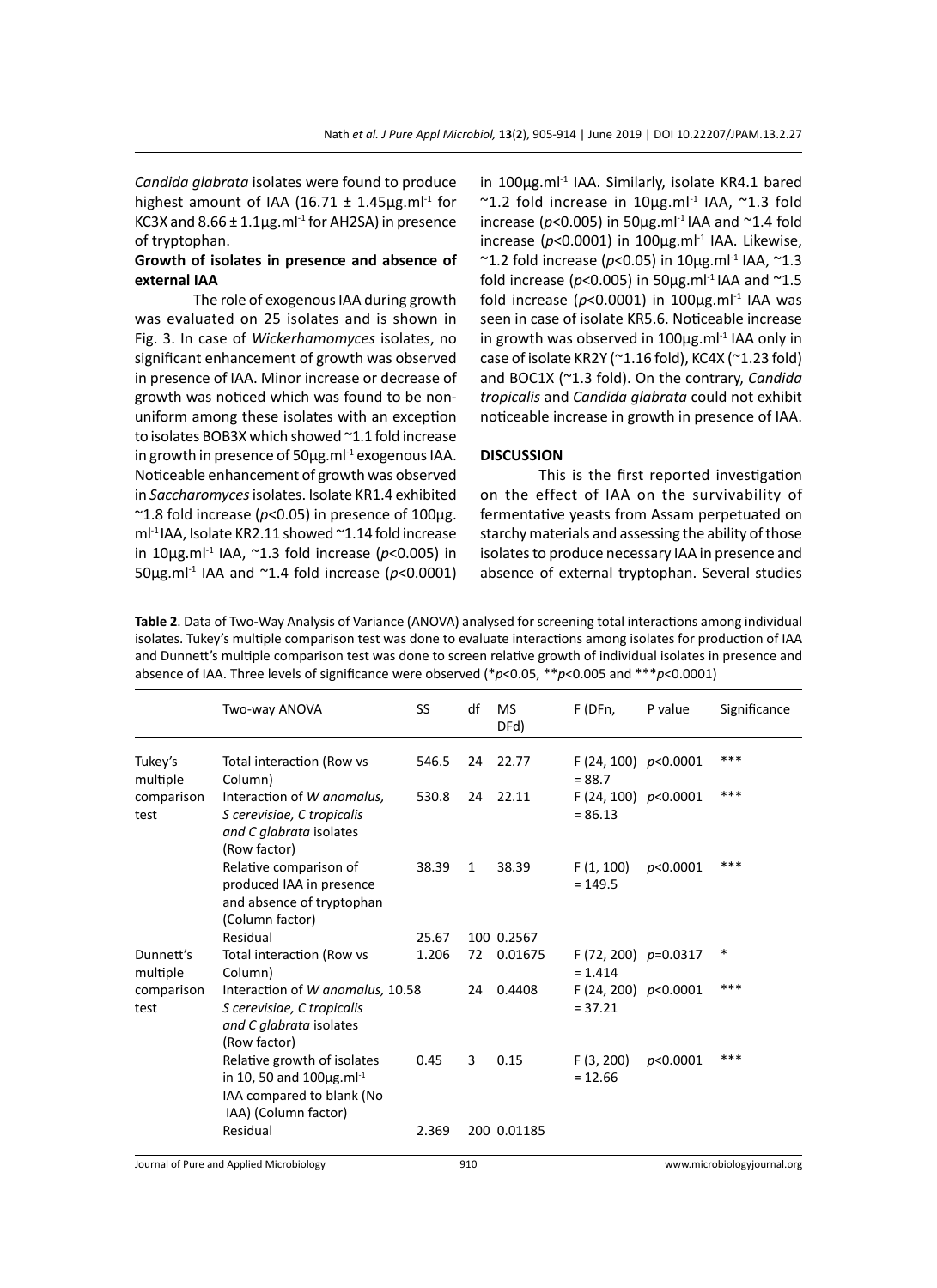have been constructed on the IAA synthesizing ability of yeasts from natural sources $11,12,13$ , but none of the study share reports of such activities on yeasts actively involved in household fermentation processes including the traditional fermentation of this region. The predominance of selective species of yeasts from the selected regions of northeast India has already been discussed in our previous report<sup>16</sup>. From phylogenetic analysis it was observed that similar isolates from different communities showed resemblances such as *Wickerhamomyces anomalus* from Bodo, Rabha, Kachari and Mishing communities. Such similarity could also be observed in *Candida tropicalis* and *Candida glabrata* as well. However, exception could be seen in *Saccharomyces cerevisiae* isolates, where all *Saccharomyces* from Karbi community showed similarity amongst themselves, isolates KC4X from Kachari community and BOC1X from Bodo community showed more resemblance with *Wickerhamomyces* isolates than to *Saccharomyces* isolates (Fig. 1). Such similarity could be explained by probable genomic interchanges since yeasts are known to exhibit various mechanisms of adaptive evolution such as gene duplication, polyploidy, chromosomal rear-rangements, interspecies hybridization and introgression during fermentation processes<sup>24</sup>. Such introgression types from *S. cerevisiae* into *S. paradoxus* has already been reported by Liti *et al.*25. Additionally, Novo *et al.*26 reported that sequence of tested wine strain *Saccharomyces cerevisiae* EC1118 contained several genome segments from outside *S. cerevisiae*, but within the *Saccharomyces*  superfamily.

Our current investigation revealed that all *Wickerhamomyces* isolates were able to produce IAA in presence and absence of external tryptophan with an exception of isolate KR2X being unable to synthesize IAA in presence of tryptophan while isolates RAB1.1Y and RAB3X were unable to do so in absence of tryptophan which contradict a previous report where *Wickerhamomyces* isolates (*W. edaphicaus* LM02811, *W siamensis* DMKU-RK35927) were unable to produce detectable IAA. *Saccharomyces* isolates did not show significant production of IAA except isolate KR4.10 which produced IAA in absence of tryptophan significantly (*p*<0.05). *Candida tropicalis* isolate AH3SA exhibited significant (*p<*0.0001) IAA production in presence of tryptophan and finally both *Candida glabrata* isolates were able to synthesize IAA significantly (*p*<0.0001) in presence of tryptophan that resemble with the previous studies where *Candida tropicalis* was found to produce IAA27 along with other *Candida*  isolates $12,27$ . There is no clear indication describing the ability *Candida glabrata* to synthesize IAA, but investigation done by Mayser *et al.*28 showed the ability to produce other indole compounds by the isolate. Current study demonstrates that the two *C glabrata* isolates have the ability to produce significant amount of IAA.

Earlier reports and current study suggest that yeasts are capable of producing IAA both in presence and absence of tryptophan. In-spite of being a major precursor, tryptophan may not



**Fig. 1**. Bootstrap analysis of UPGMA (Unweighted Pair Group Method with Arithmetic Mean) tree showing the phylogenetic relationship amongst the tested isolates viz *Wickerhamomyces anomalus* (RAB1X, RAB1.1Y, BOB3X, RAB1Y, RAB3X, KC6X, KR2X, BOC2X, BOA2Y, BOA1X, MIB4X, BOB1X, BOB3Y, RAA1X), *Saccharomyces cerevisiae* (KC4X, BOC1X, KR2Y, KR4.10, KR2.11, KR1.4, KR5.6), *Candida tropicalis* (AH3SA, 2D) and *Candida glabrata* (KC3X, AH2SA)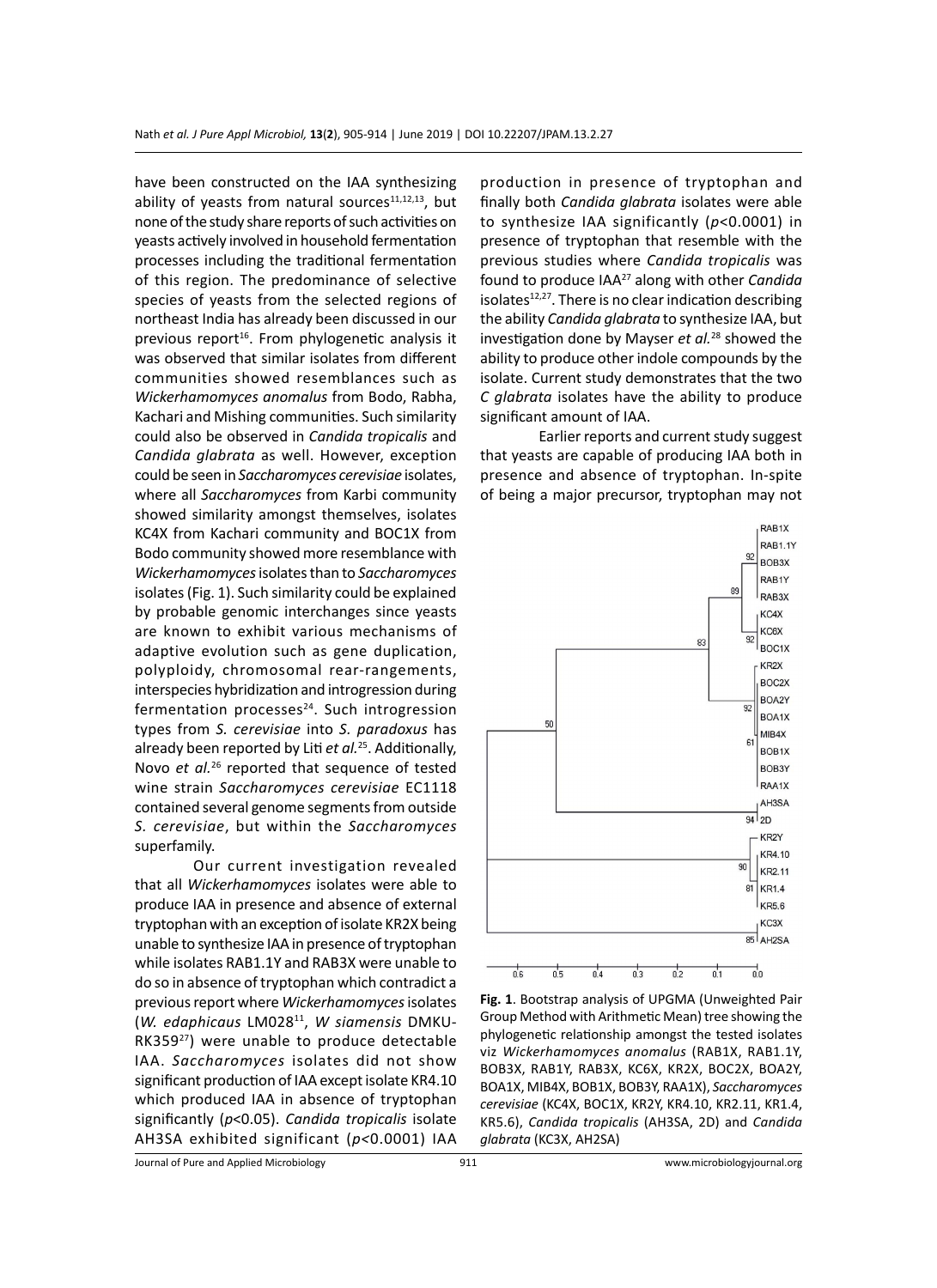

**Fig. 2.** Fig. showing Indole-3-acetic acid (IAA) production capacity of yeast isolates in presence and absence of external tryptophan (\*p<0.05, \*\*p<0.005 and \*\*\*p<0.0001).

be available in sufficient quantity or not at all to the yeasts for production of  $IAA^{29}$ . In such case, presence of trp independent pathway to synthesize IAA proves to be of great importance to yeasts, but details about independent pathway in yeats is not properly deciphered. Trp-dependant and trp-independent pathways of IAA biosynthesis has been reported in plants $30,31,32$  and in microbes<sup>15</sup>. Zhang *et al.*33 reported the existence of indole synthase (INS) gene, a homolog of TSA1 in *Arabidosis* that was reported *to* take part in Trpindependent pathway of auxin biosynthesis. Rao *et al.*14 suggested that a Trp-independent pathway for IAA synthesis does exist in yeasts. These collective evidences support the finding of this study where significant amount of increase in IAA production was observed in *Wickerhamomyces* isolates viz BOA2Y(*p<*0.005), BOB3Y (*p<*0.005), MIB4X (*p*<0.005) and *Saccharomyces* isolate KR4.10 (*p*<0.05) in absence of external tryptophan. The presence of such isolates capable of producing IAA in absence of external tryptophan prove to be potent candidates in bio fertilizer industry<sup>34</sup>.

To evaluate the possible effect of IAA on yeast growth, isolates were subjected to incubation in presence and absence of exogenous IAA. Significant increase in growth was observed in presence of IAA only in *Saccharomyces* isolates (Fig. 3). Previous study has also reported that IAA does not only stimulate growth, but also promote filamentous morphogenesis in *Saccharomyces*<sup>35</sup> which support the fact that IAA act as a primary signaling molecule to regulate yeast growth. Growth promoting nature of IAA was also reported



**Fig. 3**. Fig. showing relative growth of yeasts viz *Saccharomyces cerevisiae* (KC4X, BOC1X, KR4.10, KR2.11, KR1.4, KR5.6), *Candida tropicalis* (AH3SA, 2D), *Candida glabrata* (KC3X, AH2SA) and *Wickerhamomyces anomalus* (RAA1X, RAB1X, RAB1Y, RAB1.1Y, RAB3X, BOA1X, BOA2Y, BOB1X, BOB3X, BOB3Y, BOC2X, KR2X, KC6X, MIB4X,) in absence and presence(10, 50 and 100µg.ml-1) exogenous IAA (\*p<0.05, \*\*p<0.005 and \*\*\*p<0.0001)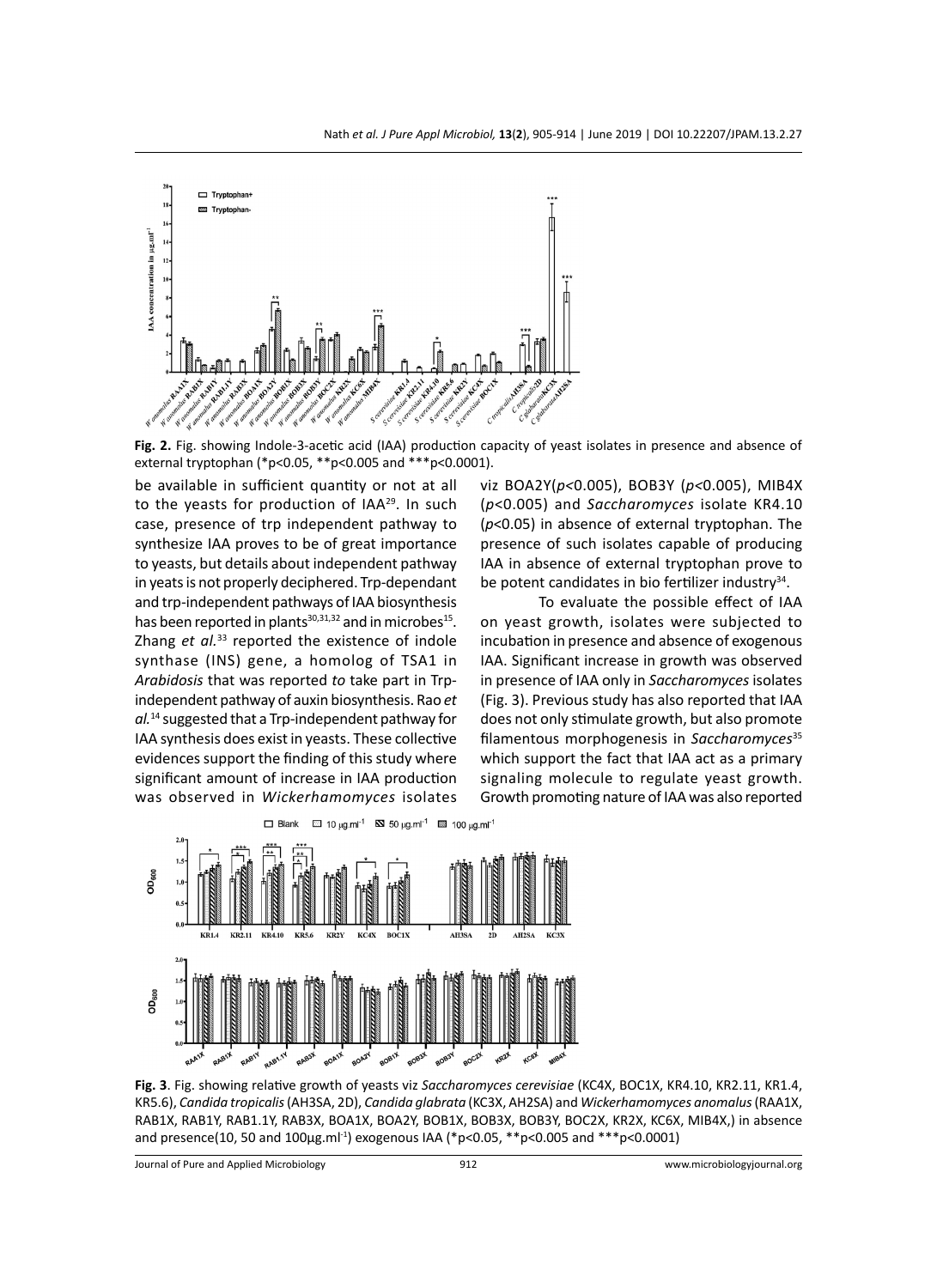in previous works on *Fusarium delphinoides*<sup>36</sup> where 50µM exogenous IAA stimulated 80% growth. The present study showed similar increase in growth as has been described in other fungal species. Notably *Wicker-hamomyces*, *Candida tropicalis* and *Candida glabrata* did not show any significant increase in growth in presence of IAA suggesting the absence of any stimulatory effect of IAA on these isolates.

#### **CONCLUSION**

From the study it may be concluded that yeast isolates perpetuated in starchy starter materials rich in plant condiments are adapted to growth in presence of IAA obtained from plant materials. Although *Wickerhamomyces*, *C tropicalis* and *C glabrata* did not respond to IAA, yet the ability of some of the isolates to synthesize IAA in absence as well as in presence of external tryptophan prove to be advantageous since it could presumably affect the other fermentative yeasts in consortium, such as *Saccharomyces*, which positively reacts to the presence of external IAA. This commensalism could prove to be beneficial in co-culture fermentation, where slow growing yeasts like *Saccharomyces* gain advantage from such IAA producing isolates in consortial growth.

#### **ACKNOWLEDGEMENTS**

Authors are appreciative to the indigenous communities for providing raw materials. B.J.N. received DBT fellowship (2013-2016) and now a recipient of NFOBC-UGC fellowship for PhD under H.K.S. D.P.P. was a recipient of BSR-UGC fellowship (2012-2017) for PhD under HKS. This investigation was supported by DBT Twining project (BT/303/ NE/TBP/2012 dt 04/01/2013) sanctioned to H.K.S. and A.K.M. by the Department of Biotechnology, Govt. of India.

#### **CONFLICTS OF INTEREST**

The author declare that there are no conflicts of interest.

#### **AUTHOR CONTRIBUTIONS**

BN and DP conducted entire sets of experiments, generated and analyzed data, performed statistical analysis and drafted the manuscript. EV performed PCR reactions and generated genomic data. HS formulated the

initial concept, supervised the work, collated and interpreted data, provided intellectual input and finalized the manuscript. AM guided the experiments, provided intellectual input and is a collaborator of the work.

#### **FUNDING**

This investigation was supported by DBT Twining project (BT/303/NE/TBP/2012 dt 04/01/2013) sanctioned to H.K.S. and A.K.M. by the Department of Biotechnology, Govt. of India. B.J.N. received DBT fellowship (2013-2016) and now a recipient of NFOBC-UGC fellowship for PhD under H.K.S. D.P.P. was a recipient of BSR-UGC fellowship (2012-2017) for PhD under HKS.

#### **DATA AVAILABILITY**

The dataset generated during the investigation are included in the manuscript and supplementary files.

#### **ETHICS**

The study does not contain any studies with Human participants or animals performed by any of the authors.

#### **REFERENCES**

- 1. Hesseltine C.W., Rogers R., Winarno F.G. Microbiological studies on amylolytic oriental fermentation starters. *Mycopathologia*, 1988; **101**: 141–155.
- 2. Sarma H.K. Isolation and Characterization of Yeast Strains from Indigenous Starter Culture for Alcoholic Fermentation, 2002, pp. 85-97. In Tiwari S.C., Sharma G.D. (eds.), Microbial Diversity: Status and Potential Applications, Scientific book publishers, Guwahati, Assam.
- 3. Cleland R.E. Auxin and Cell Elongation, 2010, pp. 204- 220. In Davies PJ (eds.), Plant Hormones, Springer, Dordrecht.
- 4. El-Tarabily K.A. Suppression of Rhizoctonia solani diseases of sugar beet by antagonistic and plant growth-promoting yeasts. *J. Appl. Microbiol.*, 2004; **96**: 69–75.
- 5. Nakamura T., Murakami T., Saotome M., Tomita K., Kitsuwa T., Meyers S. Identification of Indole-3-Acetic Acid in Pichia spartinae, an Ascosporogenous Yeast from Spartina alterniflora Marshland Environments. *Mycologia*, 1991; **83**: 662–664.
- 6. Nassar A.H., El-Tarabily K.A., Sivasithamparam K. Promotion of plant growth by an auxin-producing isolate of the yeast *Williopsis saturnus* endophytic in maize (*Zea mays* L.) roots. *Biol. Fertil. Soils,* 2005; **42**: 97–108.
- 7. Sasikala C., Ramana C.V. Biodegradation and Metabolism of Unusual Carbon Compounds by